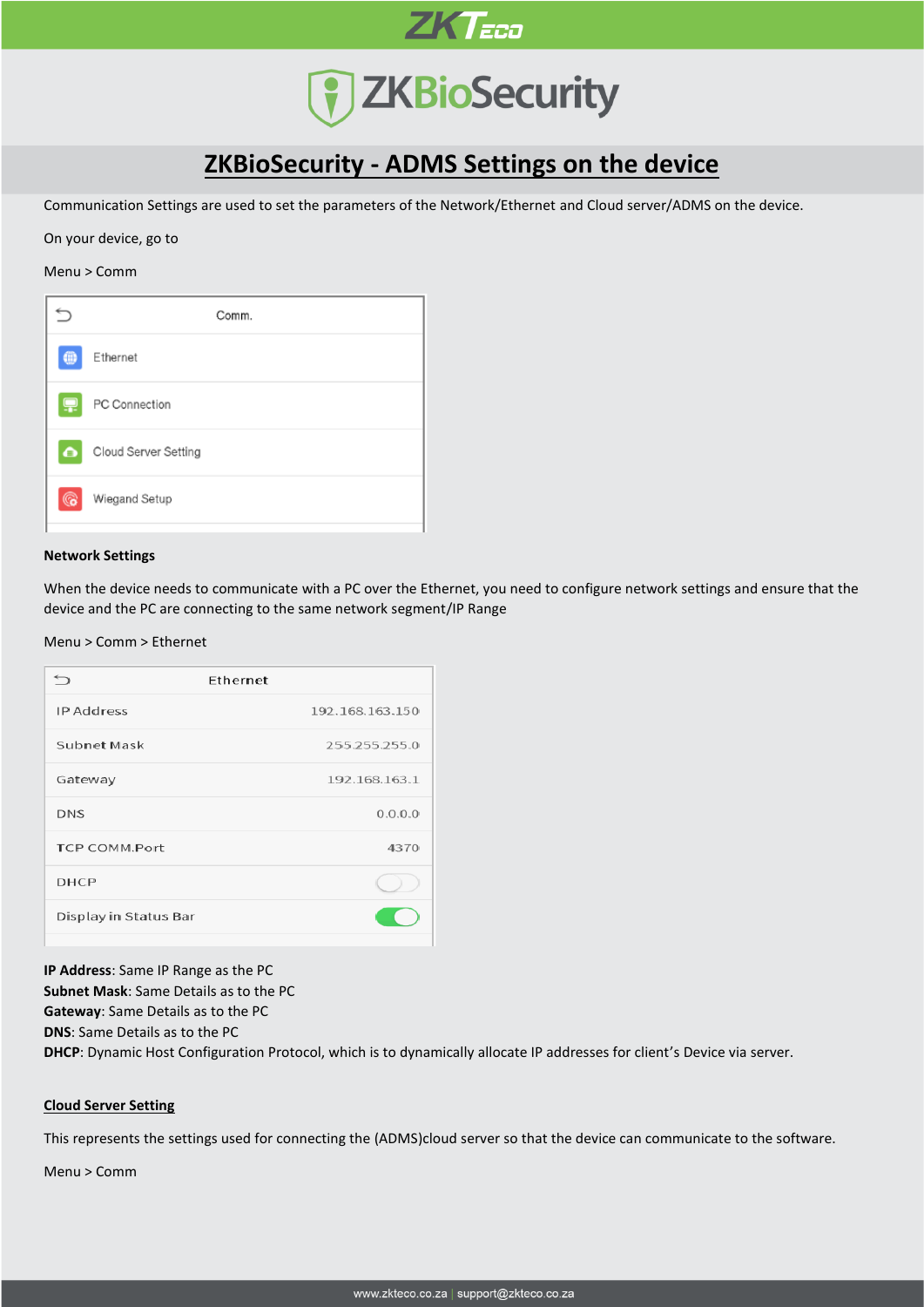

# 7 ZKBioSecurity

|           | Comm.                |
|-----------|----------------------|
| ∰         | Ethernet             |
|           | PC Connection        |
| $\bullet$ | Cloud Server Setting |
| G         | Wiegand Setup        |
|           |                      |

#### Menu > Comm > Cloud Server setting

| <b>Cloud Server Setting</b> |             |
|-----------------------------|-------------|
| Server mode                 | <b>ADMS</b> |
| Enable Domain Name          |             |
| Server Address              | 0.0.0.0     |
| Server port                 | 8081        |
| Enable Proxy Server         |             |

**Server Address**: is the PC/Server IPAddress where you installed the software **Server port**: It is the communication/ADMS port number

H

#### **How to see your PC/Server Address of your software**

Click on the windows start button  $\blacksquare$  . This button is in the left-hand corner.

Type in CMD



In the command prompt screen type in

Ipconfig



Scroll down until you see IPv4.

The IP address you see is your PC/Server address.